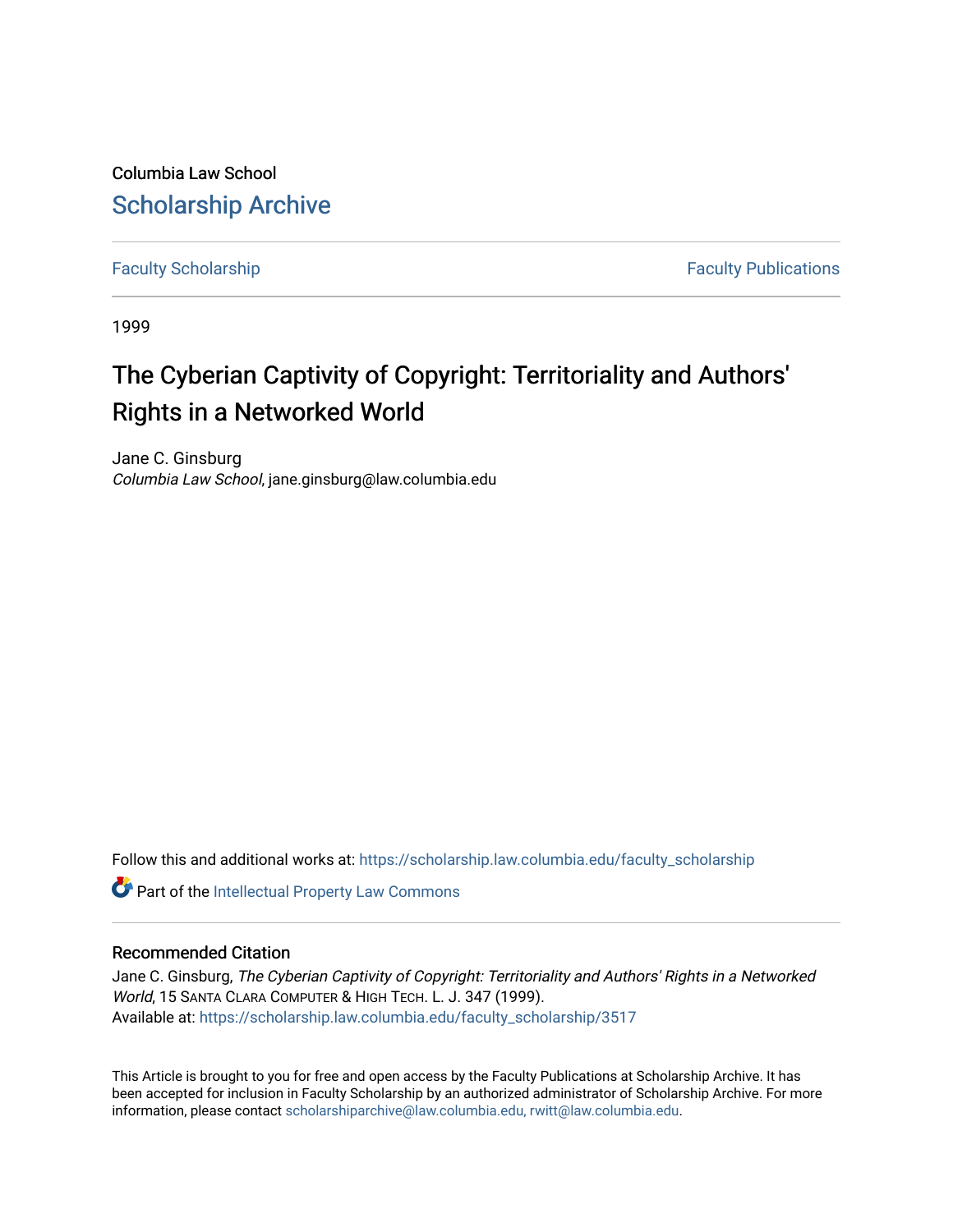## **ESSAYS**

## **THE CYBERIAN CAPTIVITY OF COPYRIGHT: TERRITORIALITY AND AUTHORS' RIGHTS IN A NETWORKED WORLD\***

## Jane C. Ginsburg<sup>†</sup>

TABLE OF CONTENTS

#### **INTRODUCTION**

Let me start with two items of received wisdom: 1) Copyright is territorially-based;' 2) Cyberspace is not. But copyrighted works circulate in cyberspace. What does that mean for their protection? I have not labeled this essay "The Cyberian Captivity of Copyright," just because the title is alliterative and fittingly portentious for an

Essay adapted from The First Annual Santa Clara University School of Law School Distinguished Lecture in High Technology Law, November 18, 1998. Copyright © 1999 Jane C. Ginsburg.

t Morton L. Janklow Professor of Literary and Artistic Property Law, Columbia University School of Law. Thanks to Prof. Graeme Dinwoodie, Prof. Henry Monaghan, Prof. Leo Raskind, Prof. Robert Bone, and to Andrew Thompson, Columbia Law School, Class of 1999.

*<sup>1.</sup>* See, e.g., PAUL GOLDSTEIN, COPYRIGHT §§ 16.0-16.2 (2d ed. & Supp. 1998).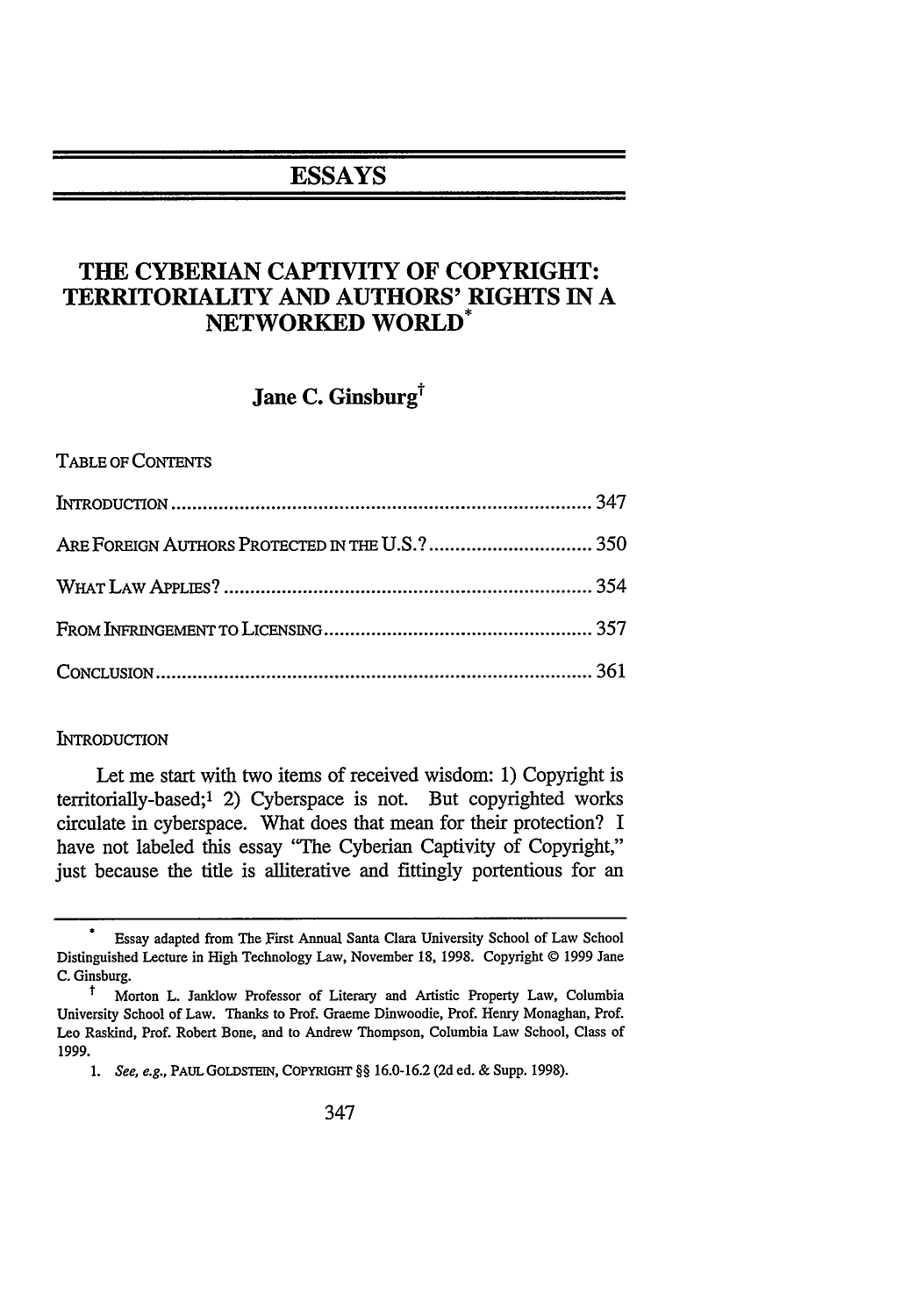inaugural lecture. Rather, like the "Babylonian Captivity" of the papacy in Avignon that the title recalls, it suggests a displacement of an international institution. This need not mean, however, that the displacement is a Bad Thing  $-$  after all, the French probably have a more favorable view of the Avignon sojourn than might others. (Similarly, as a Danish law professor testily informed me, the events provoking the fifth-century collapse of the Western Roman Empire that we in the U.S. learned to call the "Barbarian Invasions," Northern Europeans name the "Great Migrations.") It generally depends on whether one analyzes the issue from the point of view of the displacer or the displacee.

In this essay, the point of view I wish to take is that of authors who create or disseminate works over digital networks. I believe that their situation reflects both perspectives. Like the Avignon popes and the fifth century Roman emperors, authors might be considered displaced persons, because others might cast their works into the digital Empyrean, disconnected from physical points of attachment to any particular jurisdiction. But, like the Germanic tribes that crossed the Rhine River late in December 406, at least some authors might also be considered the displacers, because they choose to exploit the newly-found technological irrelevance of national borders. For example, in the analog world, selecting the country of first publication was a momentous choice, because it grounded the work in that country's legal system.2 By contrast, however, today's authors can disseminate works through websites, or mount their own websites on servers whose nationality they may neither know nor care about. Today's authors may choose to use the Net to publish their works instantaneously in every country where users have Internet access.

The central issue is this: For authors, what are the consequences of this displacement of copyright exploitation from a legal regime rooted in a territorially bounded analog world, towards a reality situated in a ubiquitous digital world? Can one still identify a work's nationality, and does that matter? What about copyright ownership? Infringement? To a greater or lesser extent, every one of these concepts has been grounded on principles of territoriality. But if authors and their works are no longer territorially tethered, can changes in the fundamental legal conceptions of existing regimes for

*<sup>2.</sup> See, e.g.,* Jane **C.** Ginsburg **&** Pierre Sirinelli, *Authors and Exploitations in International Private Law: The French Supreme Court and the Huston Film Colorization Controversy,* **15** COLum.-VLA **J.L. &** ARTS **135 (1991)** (discussing differing treatment of authors of motion pictures under French and **U.S.** law).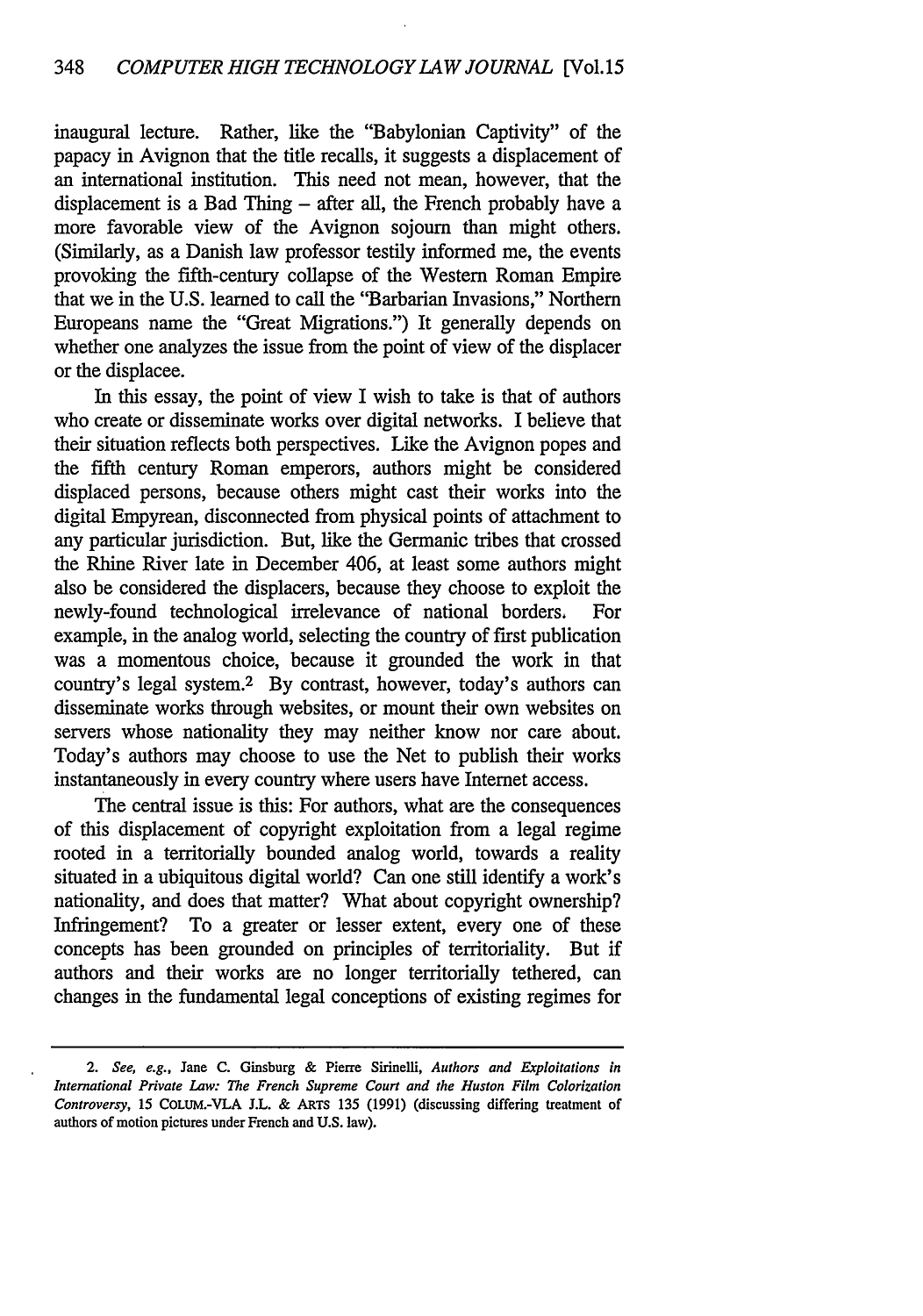the protection of authors be far behind? On the other hand, since cyberspace is not yet its own jurisdiction, future regimes must still derive their authority from territorial sovereigns. How then, does one project onto supra-national exploitations national substantive norms?

Consider the following hypothetical, inspired by a real controversy.<sup>3</sup> Fred, a publisher from a country we shall call Freedonia (with due credit to the Marx Brothers), produces a webpage, emanating from a server in that country. The webpage features photographs taken by American and foreign authors. In some cases, the images on the Freedonian site come from analogpublished magazine photographs that the Freedonian entrepreneur has scanned and uploaded, without the authors' permission. In other cases, the Freedonian entrepreneur has, once again without authorial permission, downloaded the images from other websites The photographers now claim that the Freedonian publisher has violated U.S. copyright law by making copies of the photos available to U.S. users via the website.

This scenario raises many problems. This essay will consider four of them. First, with respect to those photographs first disclosed on websites, where are they "published"? What is (or are) their "country (or countries) of origin"? Fixing the country of origin is relevant to determining whether the works are protectable under U.S. copyright law.

Second, identifying the work's country of origin also is relevant to the question of copyright ownership. For example, the copyright law of the country of origin might tell us whether the copyright owners of the photographs are the photographers, or if the copyright owner is instead the magazine or website publisher. Thus, even if the *works* were protected in the U.S., the question still remains whether *the photographers* have any rights to assert.

Third, with respect to the issue of infringement, what country's copyright law applies? Is the response, the. law of each country in which the public can receive the website? This approach, while it

**<sup>3.</sup> The** events inspiring the hypothetical concern the unauthorized scanning and uploading to a cybercafe's website of *Le Grand Secret,* a banned biography of the late French President Mittdrand. **The** events were reported at the time **by** the French press. *See* Michel Alberganti **&** Herv6 Morin, *Internet Contourne la Censure du Livre du Docteur Gubler, LE* MONDE, Jan. **25, 1996,** at **1;** Paul-Andr6 Tavoillot, *Le Droit de l'Internet Existe Personne ne Pa Rencontri,* **LA** TRIBUNE, Jan. **25, 1996,** at **6;** David Dufresne, *Besanfon, Site Sismique, LE* CAHIER MULTIMEDIA DE LIBÉRATION, Jan. 26, 1996, at I-II. See also Playboy Enters., Inc. v. Chuckleberry Publ'g, Inc., **939** F. Supp. **1032,** 1034-35 **(S.D.N.Y. 1996)** (concerning an Italian website that made "Playmen" magazine available for worldwide downloading).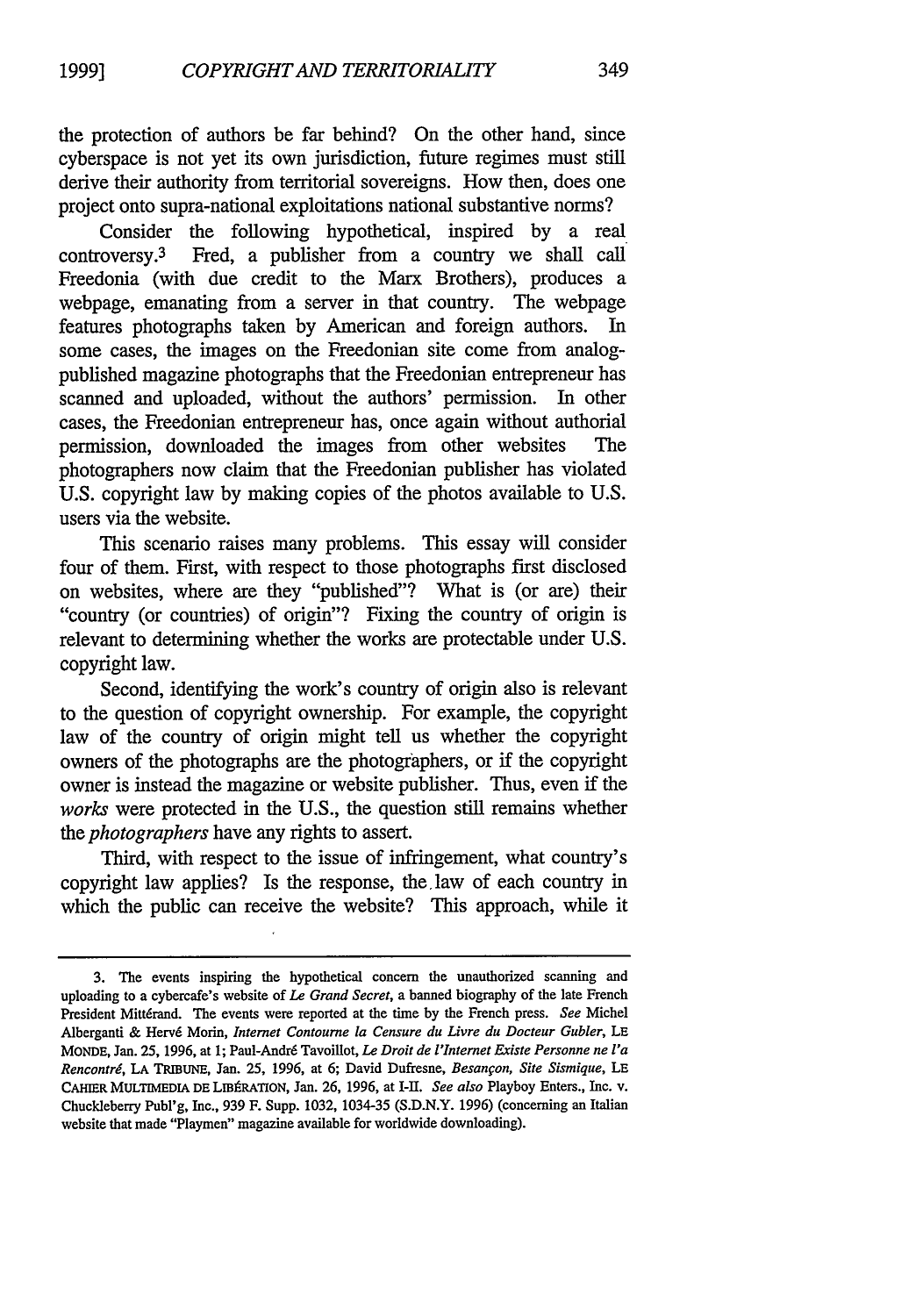respects conventional notions of territoriality, also carries cumbersome consequences: it might mean that a court must apply the laws of every country in the world from which Internet access may be had. We will therefore inquire into alternative principles to designate legislative competence over infringements.<sup>4</sup>

Fourth, and finally, let us shift focus from infringement to licensing. Principles of territoriality would again suggest that a copyright exploiter who seeks to clear rights for use on the Internet must obtain rights for each potential country of receipt. But here again, the implementation of that principle seems excessively unwieldy. We will therefore explore the alternative of confining legislative competence to the country from which the work is made available. <sup>5</sup>

#### ARE FOREIGN AUTHORS PROTECTED IN THE U.S.?

Recall that Fred the Freedonian collected the photographs from two kinds of sources, print magazines, and the Internet. We shall assume that the photographs that Fred downloaded were first disclosed over the Internet. Whether the print and digital media photographs are protected in the U.S. is easier to answer than who is the proper copyright claimant. Works by non-U.S. authors that are first published outside the U.S. will be protected, and treated as if they were U.S. works, if any of the following three criteria apply: **1)** the country of first publication is a member of a multilateral treaty of which the U.S. is a member; 2) that country otherwise enjoys copyright relations with the U.S.; or, 3) the author is a national or domiciliary of such a country.<sup>6</sup> Assuming that the photographers are nationals or domiciliaries of one of the 131 countries that are party to

<sup>4.</sup> A significant additional issue concerns the question of whether the U.S., or any other national forum, would have jurisdiction to hear the full geographical scope of copyright infringement claims against a foreign defendant, such as our Freedonian, who has made a work available in every country of the world, but who neither resides in, nor has made the work available from the forum, for example by sending it to a webpage hosted by a U.S. server. For present purposes, I will confine the inquiry to downloads received (or receivable) in the U.S. For a more extensive analysis of this question, see, for example, Jane Ginsburg & Myriam Gauthier, *The Celestial Jukebox and Earthbound Courts: Judicial Competence in the European Union and the United States over Copyright Infringements in Cyberspace,* in 173 REVUE INTERNATIoNALE Du DRorr D'AUTEuR 61 (1997).

<sup>5.</sup> Inquiry into the liability of the service providers that host or provide access to Fred's webpage is beyond the scope of this Essay. For analysis of the liability of online service providers under the Digital Millennium Copyright Act, and its implications for foreign authors and website operators, *see* Jane C. Ginsburg, *News from the U.S., Part I,* in 179 REVUE INTERNATIONALE DU DROIT D'AuTEUR 143 (1999).

*<sup>6.</sup> See* 17 U.S.C. § 104 (1994).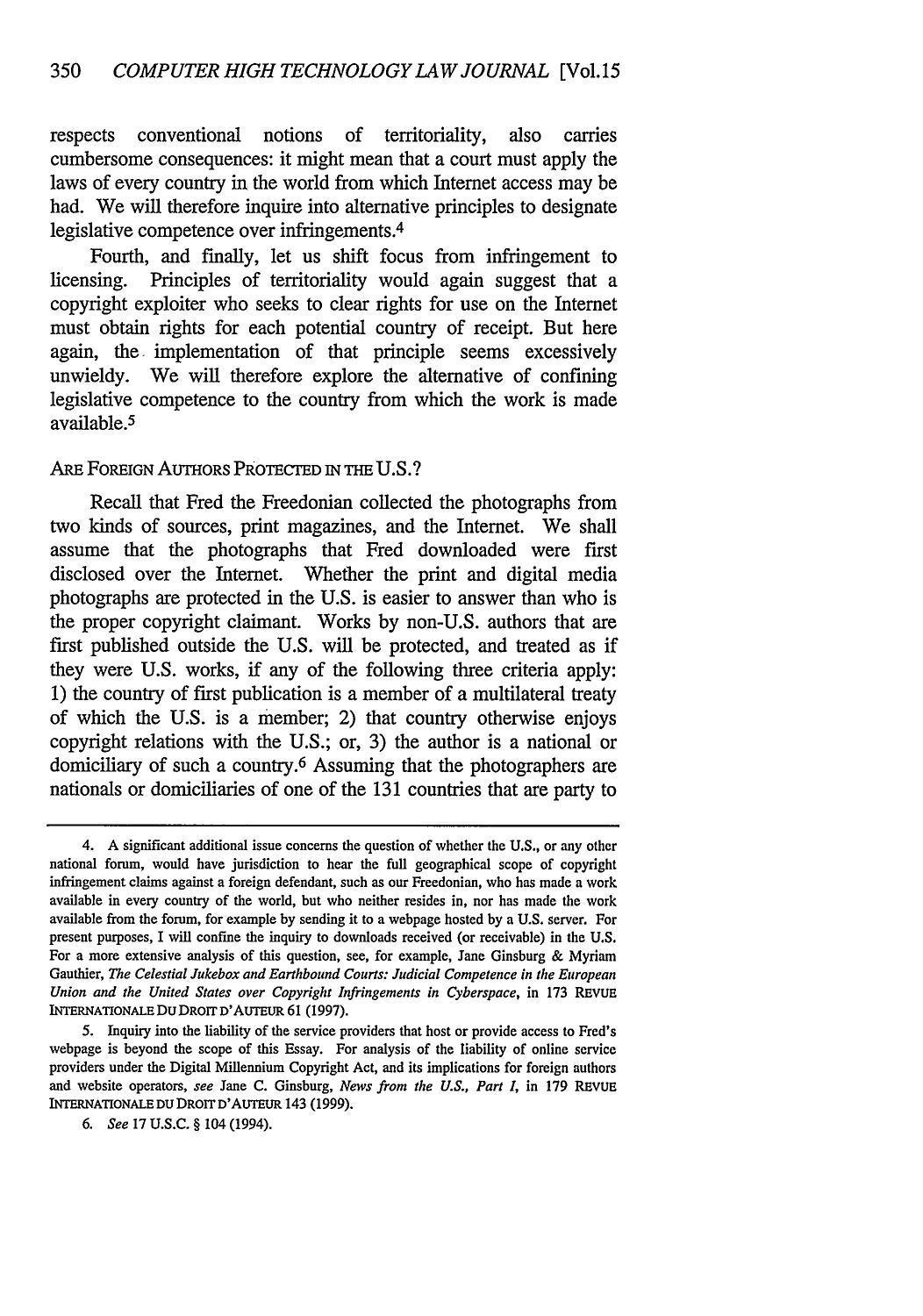the Berne Convention,7 the photos will be protected, regardless of their place of first publication. 8 Moreover, when a work is published via the Internet, one might conclude that the work is simultaneously "first" published in every country in the world, including in the U.S. In that case, the work would be considered a U.S. work, and its protection under U.S. law would be assured - or assured to the extent that U.S. law applies, and can offer meaningful protection. Even if, however, U.S. law applies to determine that the foreignoriginated photographs benefit from the protection of the U.S. copyright laws, we still need to determine whether the photographers themselves are the proper claimants. And in order to make that determination, we need to identify the law that is competent to govern initial copyright ownership. The Second Circuit, in the first federal appellate decision to squarely confront the question of what law applies to determine copyright ownership, held that U.S. courts should consult the law of the country having the most significant relationship to the creation and publication of the foreign work.<sup>9</sup> Applying this rule, if the photographers are copyright owners under the law of that country, then their copyright ownership in the U.S. should be recognized as well.

Traditionally, the country with the most significant relationship to the work would be the country of first publication.10 With respect to the magazines, that country should be easy to ascertain. But, with respect to the Internet sources, identifying the country of first publication is not so simple a matter. For example, "publication" traditionally meant distribution of copies to the public.11 Accordingly, when a work is first disclosed over the Internet, should one therefore look to the country where the public first received copies? Such a place might be difficult to establish. Moreover, that

**<sup>7.</sup>** *See Contracting Parties of Treaties Administered by WIPO: Berne Convention for the* Protection of Literary and Artistic Works (visited March <http://www.wipo.orglenglratific/e-berne.htm> for a list of current signatories to the Berne Convention.

*<sup>8.</sup> See* Berne Convention for the Protection of Literary and Artistic Works, art. 3.1(a), June 4, **1986,** Hein's No. KAV 2245, Temp. State Dep't No. **99-27,** at 40.

*<sup>9.</sup> See* Itar-Tass Russian News Agency v. Russian Kurier, Inc., **153 F.3d 82, 90 (2d** Cir. **1998)** (looking to the law of the country with the most significant relationship to the work to determine initial copyright ownership; in that case, that country was the country of the work's first publication).

**<sup>10.</sup>** *See* Berne Convention, *supra* note **8,** at art. 5.4 (stating country of first publication is deemed "country of origin").

**<sup>11.</sup>** *See, e.g.,* **17 U.S.C.** § **101** (1994) (definition of publication); Berne Convention, *supra* note **8,** at art. **3.3** (definition of "published works").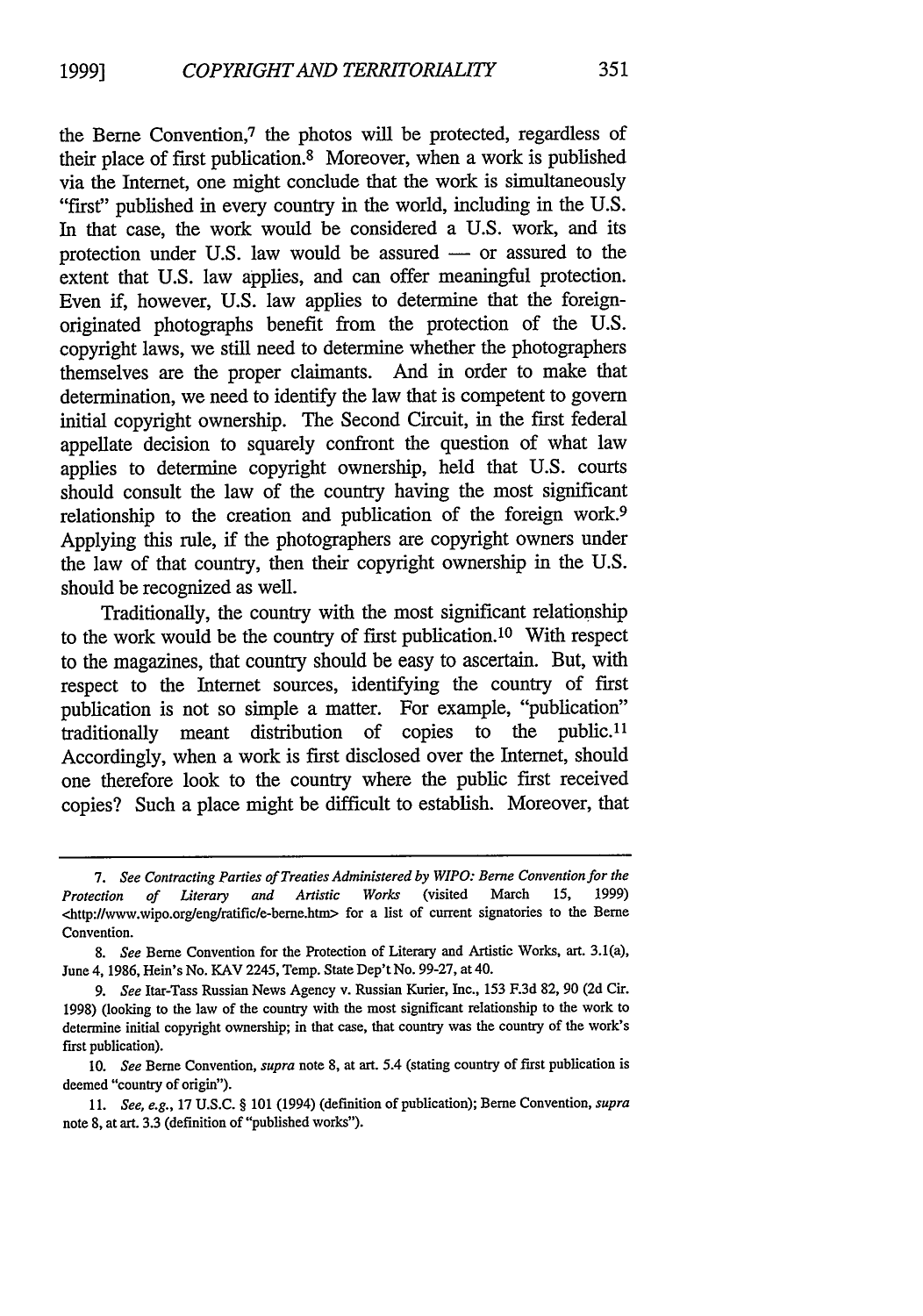location may well be arbitrary, since the country of first receipt could depend, for example, on nothing more than the recipients' relative modem speeds. Perhaps, then, one should look to the country or countries from which the authors uploaded the work to their websites. This approach too, however, might be completely arbitrary, because one may upload a work from anywhere, including a country one is just passing through. The work therefore may have no meaningful connection to the country of upload.

What then of the country or countries in which are localized the websites and servers from which the photographs first became available to the public? This could be a relevant criterion, if the uploading author selected the website or server because of qualities relevant to its geographical location. In such a case, the author would have chosen to associate the work with a particular jurisdiction. If, however, as may often be the case, the author is unaware of or indifferent to the territory in which the server is located, the place of the server will have no particular significance for the work. This may often be the case when the author posts the work to her own webpage. In that case, the country with the most significant relationship to the work may be the country of the author's residence. By contrast, however, when the author posts to a third-party webpage, the third party may assume a role analogous to that of a traditional publisher. If so, the country in which the webpage is localized might be considered the country of the photograph's origin. That country might be the country where the server is located, but instead it might also be the country of the residence or principal place of business of the webpage operator.

Let us focus on a concrete example, by returning to Fred the Freedonian, and his website. Suppose that the photographs featured on Fred's site include images by the renowned French photojournalist Henriette Bresson-Cartier. Suppose further that she is employed by an Internet photo magazine called Magma, whose principal place of business is located in a country we shall call Pontevedro, with due acknowledgment to Franz Lehar's *The Merry Widow.* Magma's website, however, is not located on a Pontevedran server. Rather, because of the superior capacity U.S. online service providers offer, the Magma webpage resides on the server of the (fictional) U.S. service provider, Pangaea. Under these circumstances, which is the country with the most significant relationship to Bresson-Cartier's photos? The answer matters, because that country's law will determine who is the copyright owner. Under U.S. law's "works made for hire" doctrine, the copyright in works created by employees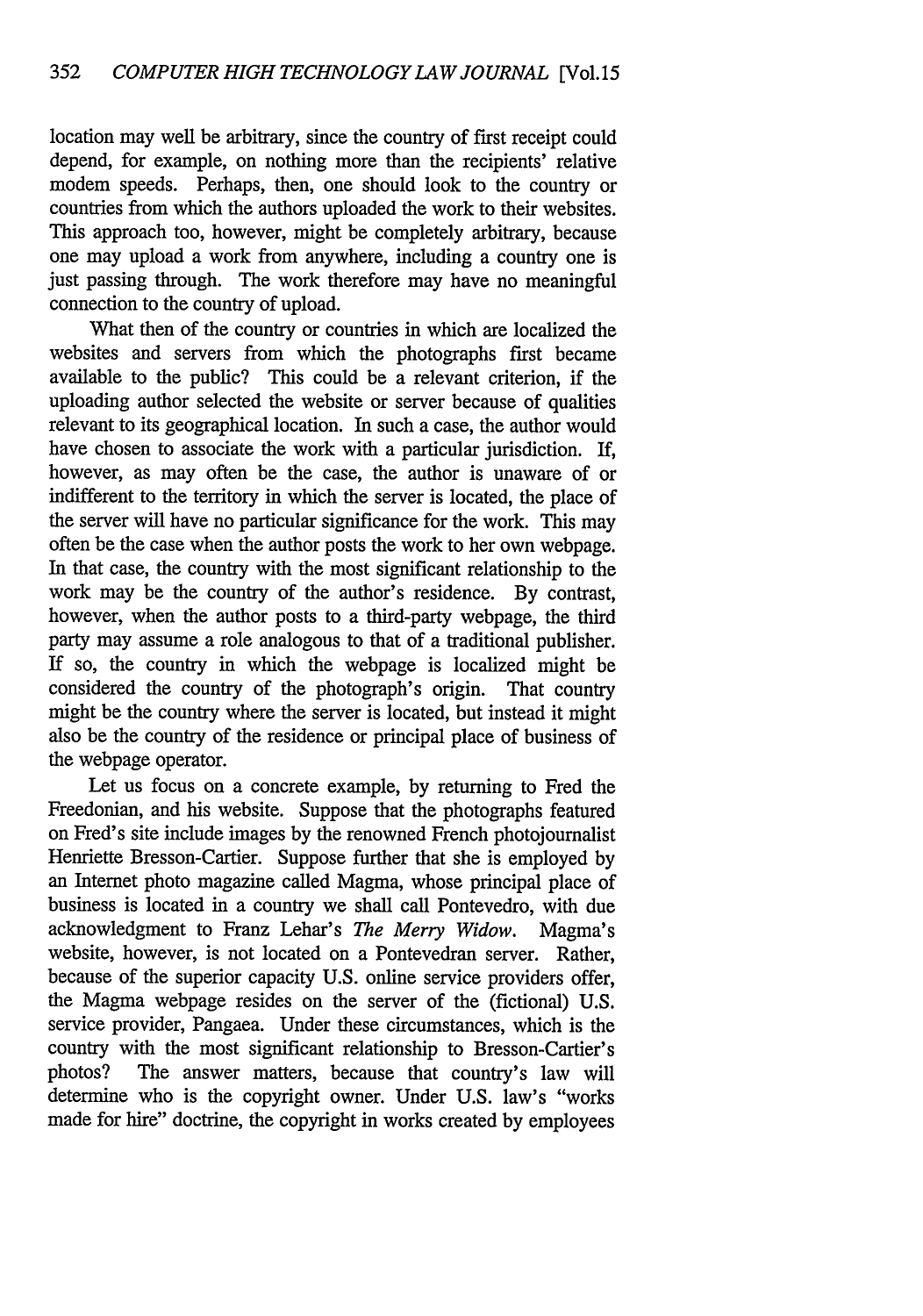353

belongs automatically to the employer.<sup>12</sup> Consequently, if U.S. law applied, Magma would be the copyright owner; Bresson-Cartier would have no standing to sue Fred the Freedonian. French law, by contrast, does not attribute copyright ownership to the employer. The publisher of a "collective work," such as a magazine, owns the copyright in the collective work, but not in the separate contributions; although the contributors are not permitted to exploit their contributions in a way that competes with the exploitation of the works as a whole.<sup>13</sup> If French law applied, therefore, either or both Magma and Bresson-Cartier might be proper plaintiffs, depending on whether Fred the Freedonian's copying was limited to single images, or captured some of the collective aspects of Magma's magazine. Under Pontevedran law, we will postulate that authors retain full copyright ownership of their works regardless of their employment status, and that there is no special provision for collective works. That would mean that only Bresson-Cartier would have a claim against Fred.

Based on the principles outlined earlier, I believe the country with the most significant relationship to the work is Pontevedro, home to Bresson-Cartier's employer-publisher. Admittedly, the U.S. has a link to the work, since Bresson-Cartier's publisher deliberately selected a U.S.-based server because of its superior technical capacity. Nonetheless, the more significant relationship would seem to be the one between the work's creator and the party who commissions and arranges for the disclosure of the work, in this case, Magma. To draw on an analog world analogy, the location of the printing plant is not usually taken into consideration in identifying either the place of a work's "publication" or the country with the most significant relationship to the work. Hence, an American "coffee table" book may well be printed in Italy, where the quality and cost of color printing may compete favorably against the services of U.S. printers, but the book itself does not assume an Italian nationality as a result. The balance of significant contacts might be different were Bresson-Cartier a freelance photographer who had no particular relationship with the website publisher. In that case, the law of the author's residence might better apply.

<sup>12.</sup> *See* **17** U.S.C. § **101** (1994) (definition of work made for hire); *id.* at § 201(a).

**<sup>13.</sup> CODE DE LA PROPRIETE** INTELLECTUELLE, art. **L.-113-5** (Fr.), *translated in* **COPYRIGHT LAWS AND** TREATIES **OF** THE WORLD **(Supp. 1991-1995); Paris** Ct. **App.,** Decision of April **18, 1991,** in **153** REvuE INTERNATIONALE **DU DROrT** D'AuTEUR **166 (1992).**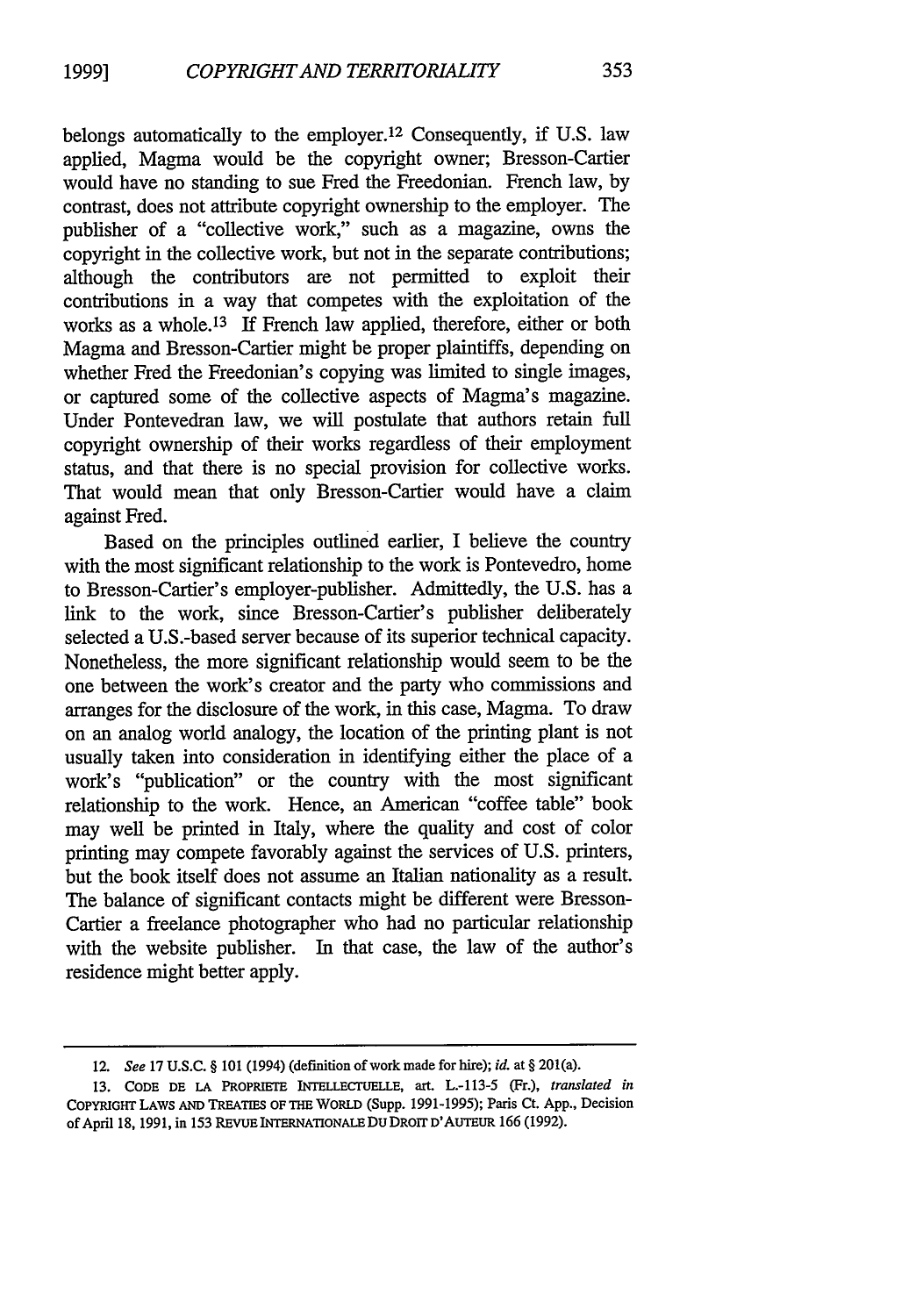#### WHAT LAW APPLIES?

If Pontevedran law applies to determine copyright ownership and standing to sue, then Henriette Bresson-Cartier may initiate an infringement action in the U.S. Fred the Freedonian would be subject to the jurisdiction of the U.S. courts because copies of Bresson-Cartier's works are accessible in the U.S. via Fred's website.14 What national law will apply to the copyright infringement claim? At first blush, one might conclude that U.S. law applies, because the court's jurisdiction turns on copies that can be received in the U.S. Assuming, however, that the court also had jurisdiction over Fred regarding infringement claims concerning copies received outside the U.S., what law would apply to those claims? Logically, the law of each jurisdiction in which the photographs can be downloaded would apply. But, this result, albeit consistent with the principle of territoriality, produces such a plethora of laws, that one might fear dismissal of the foreign-law claims  $-$  and maybe even the U.S. law claim - on grounds of *forum non conveniens,* especially if the plaintiff and defendant are non-U.S. parties. (A few years ago, a majority of a Ninth Circuit panel resorted to this kind of litigation insularity in *Creative Technologies v. Aztech Systems. 15)* It might be simpler if only the law of the country from which the infringement originated applied. But what if it turns out that Freedonia is to copyright law what the Cayman Islands are to tax law? We do not want to formulate a choice of law rule that will encourage Internet entrepreneurs to migrate to "copyright havens."<sup>16</sup>

As a variation on this theme, we might presume that the law of the point of departure applied, but allow the plaintiff to invoke the laws of the places of receipt, in the event that the former turned out to be a copyright haven.<sup>17</sup> Where the defendant's law offers a sufficient level of protection, the copyright owner may prefer to invoke that law, both because it makes the court's task simpler (particularly if the forum is also defendant's), and also because, in some cases, that law

<sup>14.</sup> With respect to the standing of other photographers whose works Fred the Freedonian has posted to its website, it would be necessary to identify the countries whose law will determine copyright ownership.

**<sup>15.</sup>** Creative Techs., Ltd. v. Aztech Sys. PTE, Ltd., **61 F.3d 696** (9th Cir. **1995)** (dismissing for *forum non conveniens* because both plaintiff and defendant were Singaporean).

**<sup>16.</sup>** *See* European Commission, Proposal for a Council Directive concerning cable and satellite transmissions, Explanatory Memorandum, **COM (91)276** final at 4.

**<sup>17.</sup> Cf.** Andreas Reindl, *Choosing Law in Cyberspace: Copyright Conflicts on Global Networks,* **19** MicH. J. INT'L. L. **799 (1998)** (proposing alternatives to the law of the point of departure).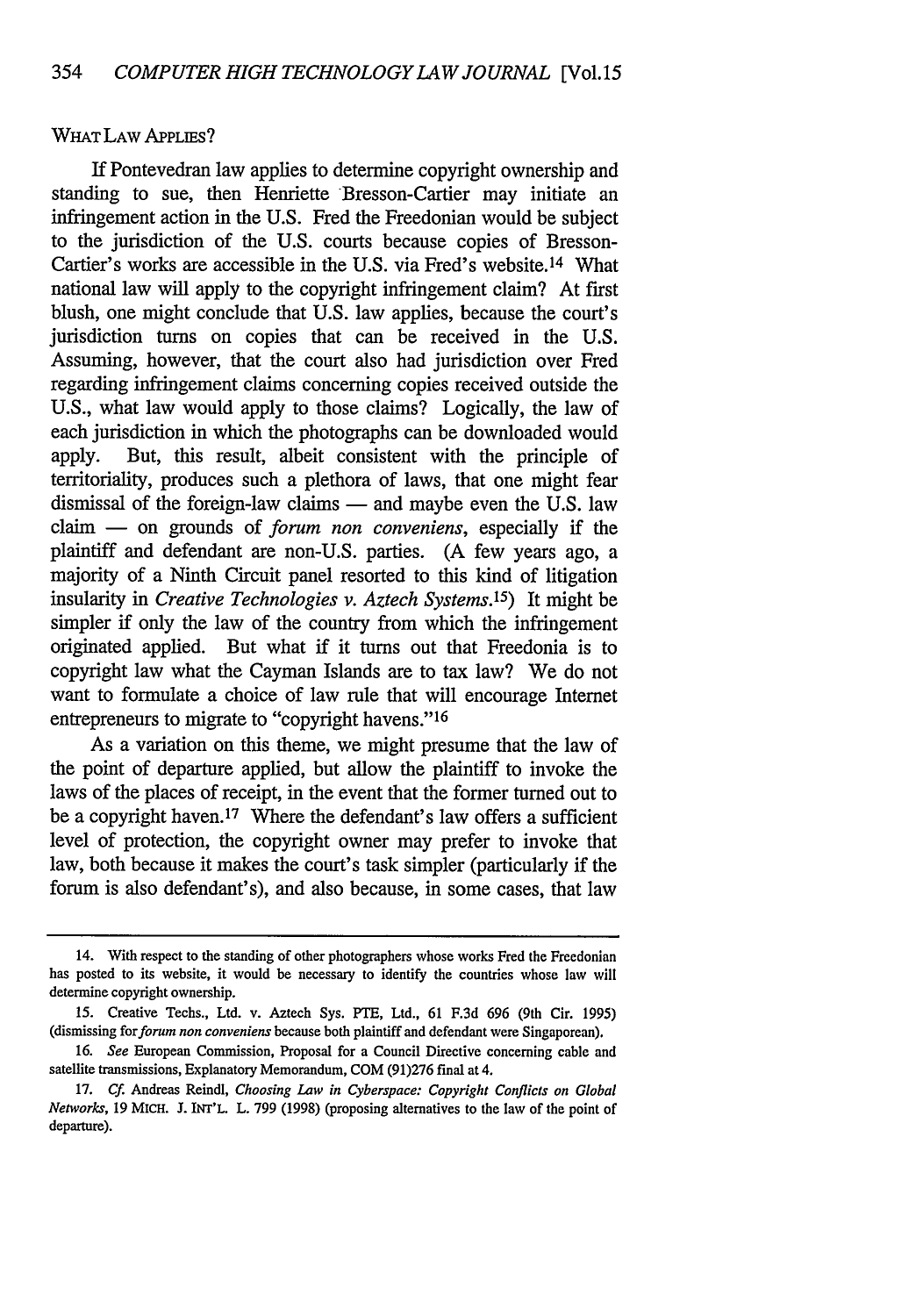may in fact be *more* protective than the law of some of the countries of receipt. This last feature makes this proposal attractive to copyright plaintiffs. However, is it fair to copyright defendants? One might argue that defendants have, in effect, already engaged in applicable-law-shopping, by locating their residences or business operations in a particular country. If a defendant wished to be subject to a weaker law, it could have moved to that country. So it cannot be unfair to subject a defendant to the worldwide application of a law that was of its own choosing. <sup>18</sup>

On the other hand, this approach abandons the basic premise of territoriality that underlies international copyright law.19 It disregards the interest that individual sovereign nations may have in seeing that their laws apply to infringements that can be localized on their territories. Effective enforcement of the author's rights presumes that the author *enjoys* those rights in each territory for which enforcement is sought, but authors may enjoy more rights in some territories than in others.

The territoriality objection also renders problematic another alternative choice of law rule, one that would look to the law of the country with the most significant relationship to the work.20 If we are only dealing with Henriette Bresson-Cartier's claim in her freelance photographs, this approach would have the considerable practical appeal of simplifying the action, so that only the law, in this case, of the author's residence applies. On the other hand, if there are many plaintiff authors (or publishers), this approach will not simplify matters. Moreover, even limiting the claim to Henriette's, this approach does effectively allow French copyright law to rule the world — a result to be applauded, or deplored, depending on whether or not one is a Francophile. More seriously, because this approach turns the law of the author's or publisher's residence into the law that determines defendant's liability for the entire world, it may promote a different kind of migration  $-$  of authors, and particularly publishers, to the most copyright-protective jurisdictions. Just as courts will be reluctant to apply a law that offers inadequate protection, so some courts, particularly in the U.S., will hesitate to apply a law that does

**<sup>18.</sup> A** possible unintended consequence of this argument is to hasten flight to copyright havens.

**<sup>19.</sup>** *See* Berne Convention, *supra* note **8,** at art. **5.2.**

<sup>20.</sup> **A** special commission of the French *Conseil d'Etat* has recently advanced this proposal. See FRANCE, CONSEIL D'ETAT, INTERNET ET LES RÉSEAUX NUMÉRIQUES 150-52 **(1998).**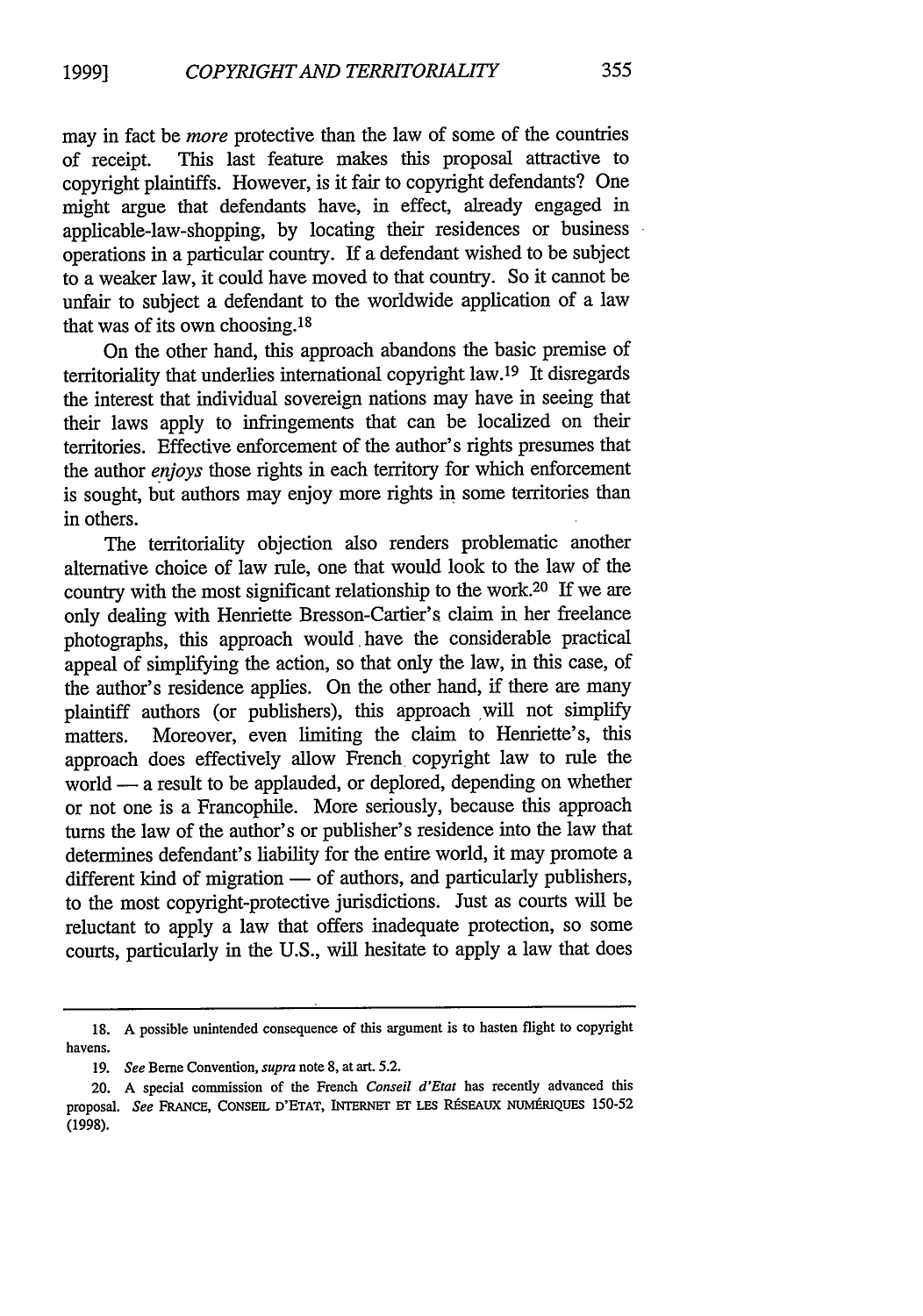not recognize exceptions to copyright along the lines of our "fair use" doctrine.<sup>21</sup>

If defendant's law is too lax, and plaintiff's law too unforgiving, perhaps we need to reconsider resort to the laws of the countries of receipt. One way to alleviate the complexity of distributive application of the laws of the countries of receipt of infringing communications might be. to presume that the laws of all these countries have assimilated the minimum standards of protection commanded by the Berne Convention and TRIPs accord,<sup>22</sup> and leave proof to the contrary to the defendant.<sup>23</sup> In effect, the forum (assuming it is a Beme or WTO country) would apply its own copyright law to adjudicate the infringement claim, on the theory that its domestic law implements the substantive provisions of these treaties. Through its adoption of the treaties, the forum's law thus becomes a kind of supranational copyright law,24 subject to demonstration that in particular countries the standard is less (or more) protective. In order to avoid divergences among jurisdictions, the forum might also interpret its own law in light of other national courts' interpretations of their substantive obligations under the Berne Convention. $25$  In either event, the court would then apply the national law(s) at issue to determine whether an infringement occurred in that particular territory, and if so, what should be the remedy. 26 Applying

**23.** *Cf* Pearce v. Ove Arup Partnership Ltd. [1997] L.R. **293** (Ch.) (presuming similarity of Dutch copyright law with English copyright law); RICHARD FENTIMAN, FOREIGN LAW: PLEADING **AND** PROOF 147-53 (1998) (discussing English courts' presumption that the content of foreign law is the same as that of English law).

24. This approach has attracted both adherents and detractors among **U.S.** judges confronting similar problems of a multiplicity of applicable laws in the context of mass tort litigation. *Compare In re* "Agent Orange" Prod. Liab. Litig., 580 F. Supp. 690, 708-13 (E.D.N.Y. 1984) (finding it not necessary to apply presumption regarding the content of foreign law since the court instead determined that the states whose laws were at issue would apply a "national consensus" law to the mass tort claim at issue), *with In re* Rhone-Poulenc Rorer, Inc., 51 F.3d 1293, 1300-02 (7th Cir. 1995) (finding district court exceeded discretion in proposing to apply an amalgamated common law standard to determine negligence in a 50-state class action suit).

25. *Cf.* Air France v. Sacks, 470 U.S. 392, 399-400 (1985) (interpreting Warsaw Convention in light of, *inter alia,* French court's interpretations).

**26.** *See, e.g.,* Louknitsky v. Louknitsky, **266** P.2d 910, 911 (Cal. App. 1954); Leary v.

<sup>21.</sup> *Compare* **17 U.S.C.** § **107** (1994) (open-ended criteria) *with* **CODE DE LA** PROPRIETE INTELLECruELLE, art. L.-122-5 (Fr.), *translated in* COPYRIGHT LAWS **AND** TREATIES OF THE WORLD (Supp. 1991-1995) (closed list of exceptions to protection).

<sup>22.</sup> General Agreement on Tariffs and Trade - Multilateral Trade Negotiations (The Uruguay Round): Agreement on Trade-Related Aspects of Intellectual Property Rights, Including Trade in Counterfeit Goods, 33 I.L.M. **81** (1994). April 15, 1994, Marrakesh Agreement Establishing the World Trade Organization, Annex **IC,** Legal Instrument **-** Results of the Uruguay Round, vol. 321, 33 I.L.M. 81 (1994).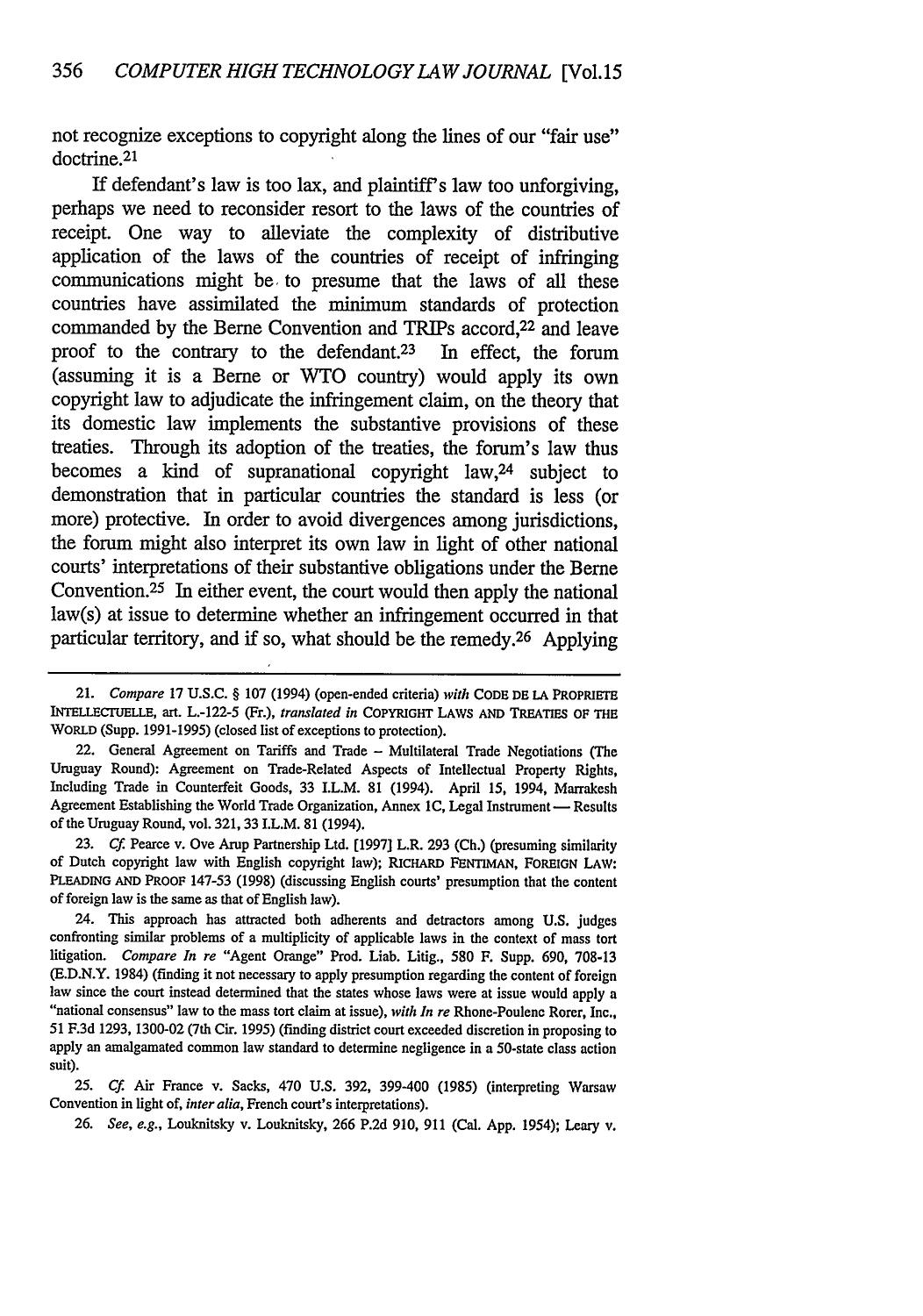this approach to Henriette's claim against Fred, if Henriette sues in the U.S., the court should apply U.S. law to determine worldwide infringement, subject to a showing by Fred that in some jurisdictions, no violation would be held to occur.

#### FROM INFRINGEMENT TO LICENsING

The analysis so far suggests that, far from being held captive in a lawless Cyberia, international copyright in the digital age will remain territorially grounded, although that grounding will be alleviated by some supranational norms that transcend national boundaries. But so far we have considered the problems of Fred, the Freedonian website operator, and Henriette Bresson-Cartier, the photographer, only from the point of view of copyright infringement. Let us suppose instead that Fred seeks a license from Henriette so that he may post her photographs with authorization. Let us also suppose that Henriette no longer owns worldwide rights to all of her photographs. For more recent works, we will assume that Magma has acquired a world-wide exclusive Internet distribution license, and is not inclined to sublicense Fred. So Fred turns to Henriette's older works. We will suppose that, back in the analog days, Henriette engaged in territorial licensing, granting North American publication rights to one publisher, European rights to another, and so on across the continents. From whom must Fred obtain Internet rights to the photographs?

A first question is whether Henriette's contracts with print publishers would be interpreted to extend to new modes of exploitation, such as digital media. The answer will turn on the domestic law that governs the contract, as well as the precision (or lack of it) of the contract's terms. In some jurisdictions, the copyright law prohibits grants of rights in modes of exploitation unknown at the time of contracting;<sup>27</sup> in others, these grants are permitted, so long as the contract explicitly covers them;28 in still others, courts confronted with grants that are ambiguous as to their scope interpret the contracts

Gledhill, 84 **A.2d 725, 728-29 (N.J. 1951).** *But cf.* Phillips Petroleum Co. v. Shutts, 472 **U.S. 797, 819-23 (1985)** (declining to apply Kansas law when Kansas had little connection to either the plaintiffs or the suit's subject matter); Castano v. American Tobacco Co., 84 **F.3d** 734, 740- 44 (5th Cir. **1996)** (decertifying multistate class action because the district court failed adequately to analyze possible variations in state law).

**<sup>27.</sup>** *See, e.g.,* German Copyright Act of September **9, 1965** *[Urheberrechtsgesetz]* (published in *Bundesgesetzblatt,* **I, p. 1273,** No. **51,** of September **16, 1965),** *translated in 1* COPYRIGHT **251 (1965),** art. 31(4).

**<sup>28.</sup>** *See, e.g.,* **CODE DE LA PROPRIETE** INTELLECTUELLE, **art. L.-131-6** (Fr.), *translated in* **COPYRIGHT LAWS AND TREATIES OF THE WORLD (Supp. 1991-1995).**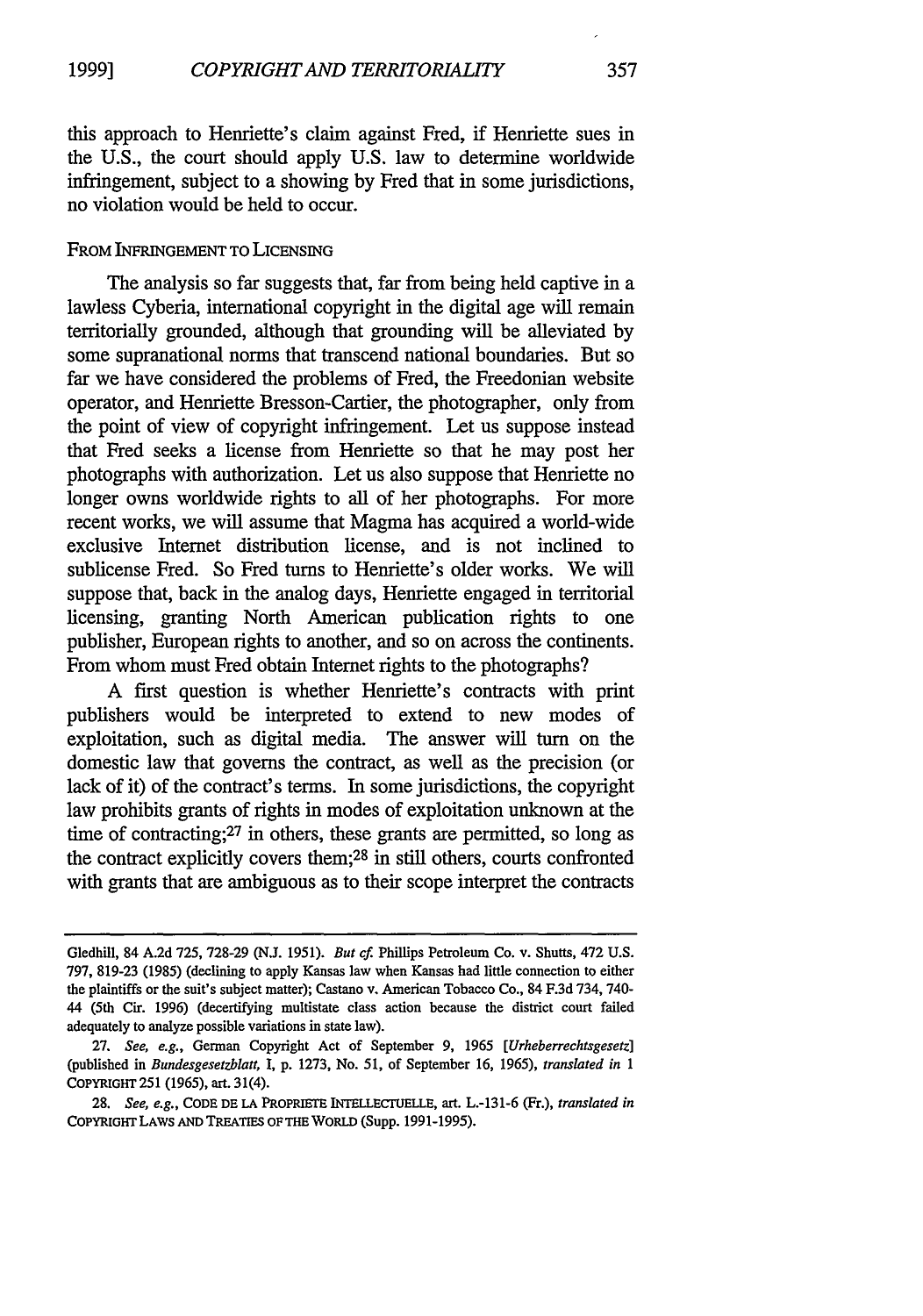by applying a presumption that, depending on the jurisdiction, places the burden either on the grantor to withhold rights,29 or on the grantee specifically to obtain them.<sup>30</sup> Fred may end up negotiating with Henriette for some territories, and with her grantee publishers for others.

Does Fred have to obtain rights from all holders of territorial rights in Henriette's photographs if he wishes to make the photographs available over the Internet? Arguably, it might be sufficient to clear rights in the country from which a digital dissemination emanates. The cumbersomeness of an obligation to obtain rights for all countries in which the dissemination can be received spurred adoption of a simplified rule in the European Union regarding satellite transmissions. 31 Since many countries may come within the "footprint" of the satellite signal, the European Commission determined that the act of uplink would be the copyrighttriggering act: so long as the satellite broadcaster cleared rights in the country of uplink, then receipt of the signal in other European Union countries would not infringe the copyright owner's public performance rights in those countries.<sup>32</sup>

From the point of view of website operators, there is much to be said for this kind of one-stop worldwide rights clearing. Clearing rights only in the country of upload makes it possible to ignore the copyright laws of the countries of download. One might call this the "Wemher von Braun approach to Internet licensing." (For the uninitiates, Tom Lehrer sang, "Once the rocket goes up, who cares where it comes down - 'that's not my department!' says Wernher von Braun."33) Lest one accuse the European Union of flippant disregard of the consequences of an uplink-based rule, however, note that the European Commission also provided that the "amount of the payment for the rights acquired" should take into account "all aspects of the broadcast, such as the actual audience, the potential audience and the language version."<sup>34</sup> That is, even though the *terms* of the satellite transmission license need conform only to the law of the

*<sup>29.</sup> See, e.g.,* Boosey **&** Hawkes Music Publishers v. Walt Disney Co., 145 **F.3d** 481,488 **(2d** Cir. **1998).**

**<sup>30.</sup>** *See, e.g.,* Cohen v. Paramount Pictures Corp., 845 **F.2d 851** (9th Cir. **1988).**

**<sup>31.</sup>** *See* Council Directive **93/83, 1993 O.J (L** 248), [hereinafter *Satellite Directive], available in* LEXIS, Intlaw Library, ECLAW File.

**<sup>32.</sup>** *See id,* recitals 14 **& 15;** art. 1.2(a)(b).

**<sup>33.</sup> TOM LEHRER,** *Wernher von Braun* **on THAT** WAS **THE** YEAR **THAT** WAS (Reprise Records **1965).**

<sup>34.</sup> *See Satellite Directive, supra* note **31,** at recital **17.**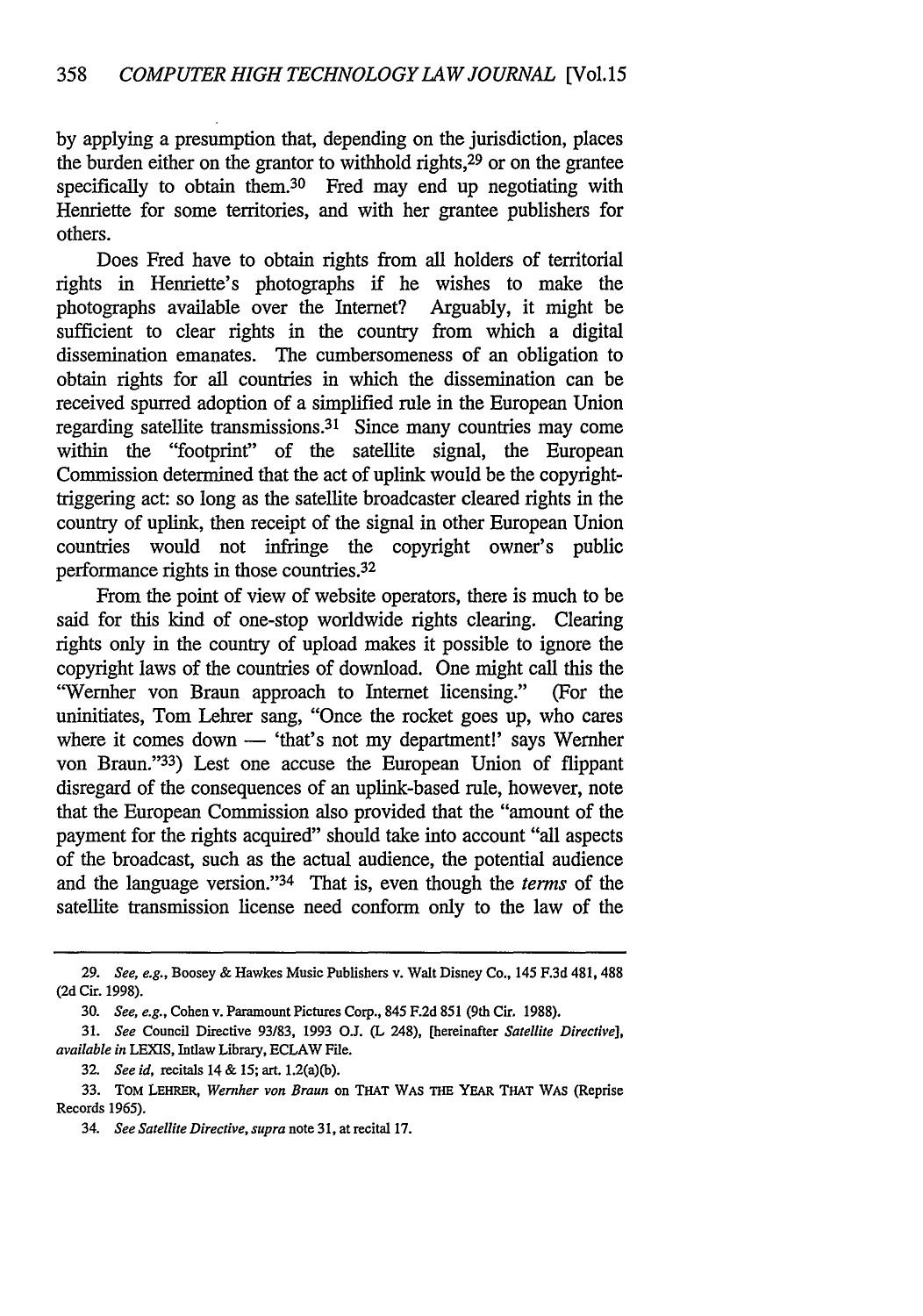country of uplink, since that is the country from which the "act of communication to the public" occurs, the *price* of the license should be based upon the actual and potential public for the work, not only in the country from which the signal goes up, but also in the countries in which it comes down.

This does not mean that the Wernher von Braun approach is problem-free. There are at least two significant concerns. First, where the transmission "goes up" may be a problem, if the point of departure is a copyright haven. In the Internet context, what *is* the point of departure? The place where the server is located, or the place where the website operator has its residence or headquarters? Under the Satellite Directive, the copyright-engaging act occurs in the physical place of uplink.35 But if this place is located outside the European Union, and it does not provide for adequate protection, and the uplinking organization has its headquarters in the European Union, then the Satellite Directive prefers the intellectual to the physical location of the place of the uplink: the Directive provides that the location of the headquarters will trump offshore siting of the physical equipment of uplinking.36

Applying these principles to the Internet, the "act of communication to the public" would occur where the server is located, unless this turns out to be a copyright haven. In that case, one would look to the law of the country of the website operator's residence/principal place of business. If neither of these countries maintain an acceptable level of protection, it may then be necessary to fall back on rights clearance for every country of receipt.<sup>37</sup> Since the transaction costs of country-by-country rights clearance are likely to be formidable, the law-abiding website operator has an incentive either to disseminate from a server located in a copyright-respecting country, or to locate its business in such a country.

*<sup>35.</sup> See id.* at art. **1.2(b).**

**<sup>36.</sup>** *See id.* at art. l(d)(ii). The act of communication to the public is "deemed to have occurred in the Member State in which the broadcasting organization has its principal establishment." *Id.*

**<sup>37.</sup>** Alternatively, the licensor might subject the license agreement to the law of the author's residence. This law has a connection with the work, but not with the act of digital dissemination, which would be attached to either, or both, the place of departure, or of receipt, of the communication. Analytically, the designation of the place of departure characterizes the copyright-implicating act as occurring "where it goes up," rather than "where it comes down." Even if it seems problematic to abstract from the places of receipt, at least the point of departure has a relationship (if not an exclusive one) with the act of communication to the public. The author's residence does not.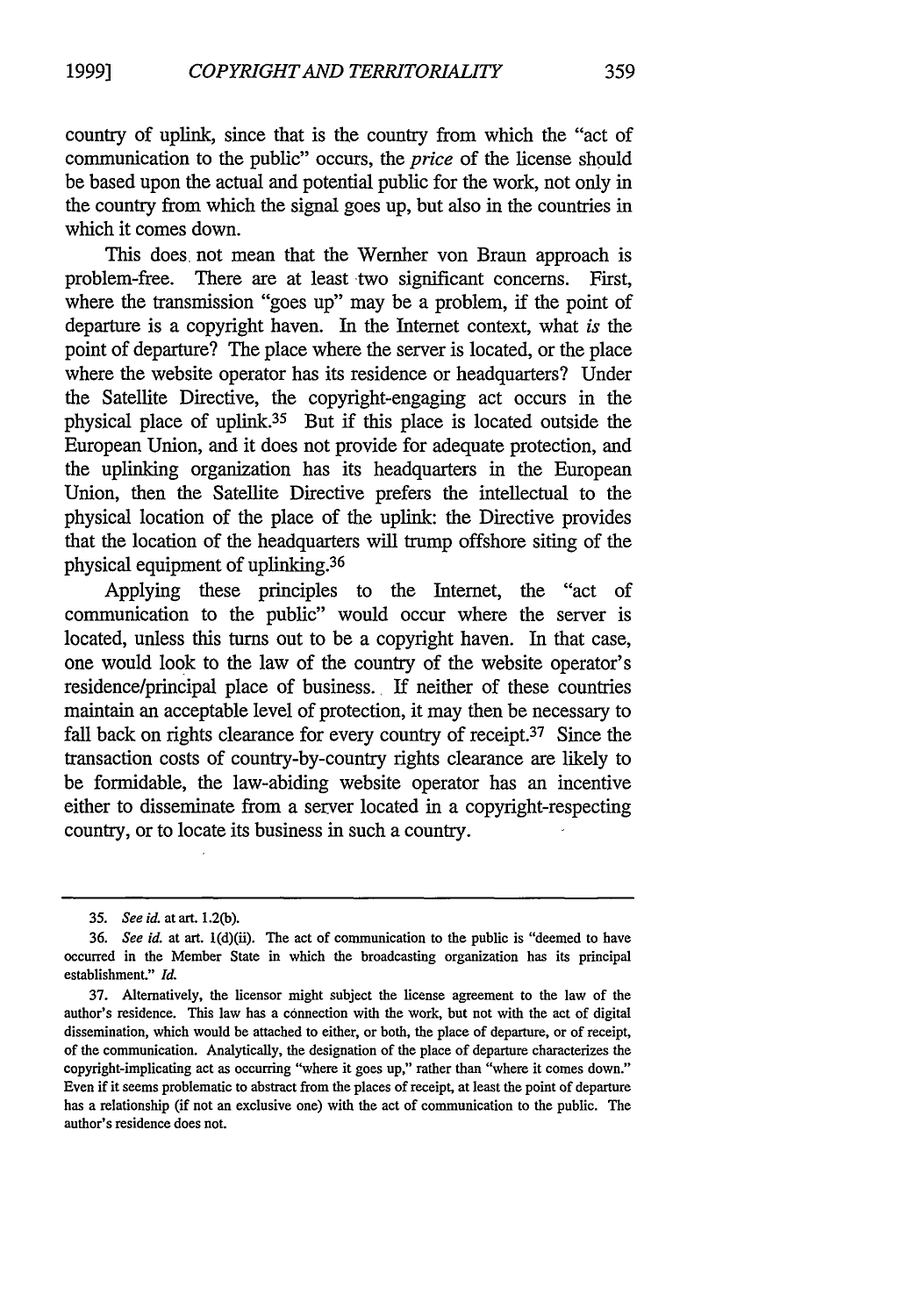Returning to our hypothetical, suppose that Fred became dissatisfied with his Freedonian service provider, and switched to the U.S.-based Pangaea. Under the approach just outlined, the law under which rights should be cleared would be the law of the U.S., where the server is located. U.S. copyright law may be more authorprotective than Freedonia's, but that drawback might be offset by the superior computing capacity available in the U.S. If Fred stays with a Freedonian service provider, then Freedonian law, if adequate, will frame the terms of the license, but the license price will still need to reflect worldwide use. Of course, if Freedonian law, or Fred's price, are inadequate, Henriette Bresson-Cartier or her territorial licensees will not want to license Fred.

The second problem with the Wernher von Braun approach is that it may make sense only when territorial rights have not already been allocated. With respect to prior territorial grants, application of the law of the uplink could divest Henriette's prior licensees of their acquired rights.38 It therefore appears that Fred must obtain licenses from all prior territorial grantees, unless Fred is willing and able to set up his website to deny access to users from territories for which he has not acquired the rights.<sup>39</sup> The same would apply to any other prior holders of territorial rights. For example, if Fred has acquired rights for the whole world, other than the U.S., then the U.S. licensee must limit access to its site to U.S. users.

This should not mean that Fred's website must reside on a server outside the U.S. In this case, commercial reality, as well as the doctrine of territoriality, undermine the European Union shortcut of presumptively deeming the country of origin of the communication as the only country in which a copyright-triggering act occurs. Rather, the opposite characterization should apply: so long as Fred's users are located outside the U.S., it should not matter that they view or obtain images of Henriette's work by means of a server located in the U.S. In the context of prior grants, the Wernher von Braun approach should be rejected, it should not matter where the distribution comes *from,* but rather, where it is going *to.*

**<sup>38.</sup>** *See Satellite Directive, supra* note **31,** at recital **18** (recognizing that "application of the country-of-origin principle contained in this Directive could pose a problem with regard to existing contracts"); *see also id.* at art. **7.2** (agreements in force as of the Directive's effective date will not be subject to the Directive until January **1,** 2000, if the agreement was due to expire after that date).

**<sup>39.</sup>** *Cf* Playboy Enters., Inc. v. Chuckleberry Publ'g, Inc., **939** F. Supp. **1032 (S.D.N.Y. 1996)** (requiring Italian website operator to deny access to **U.S.** viewers of "Playmen").